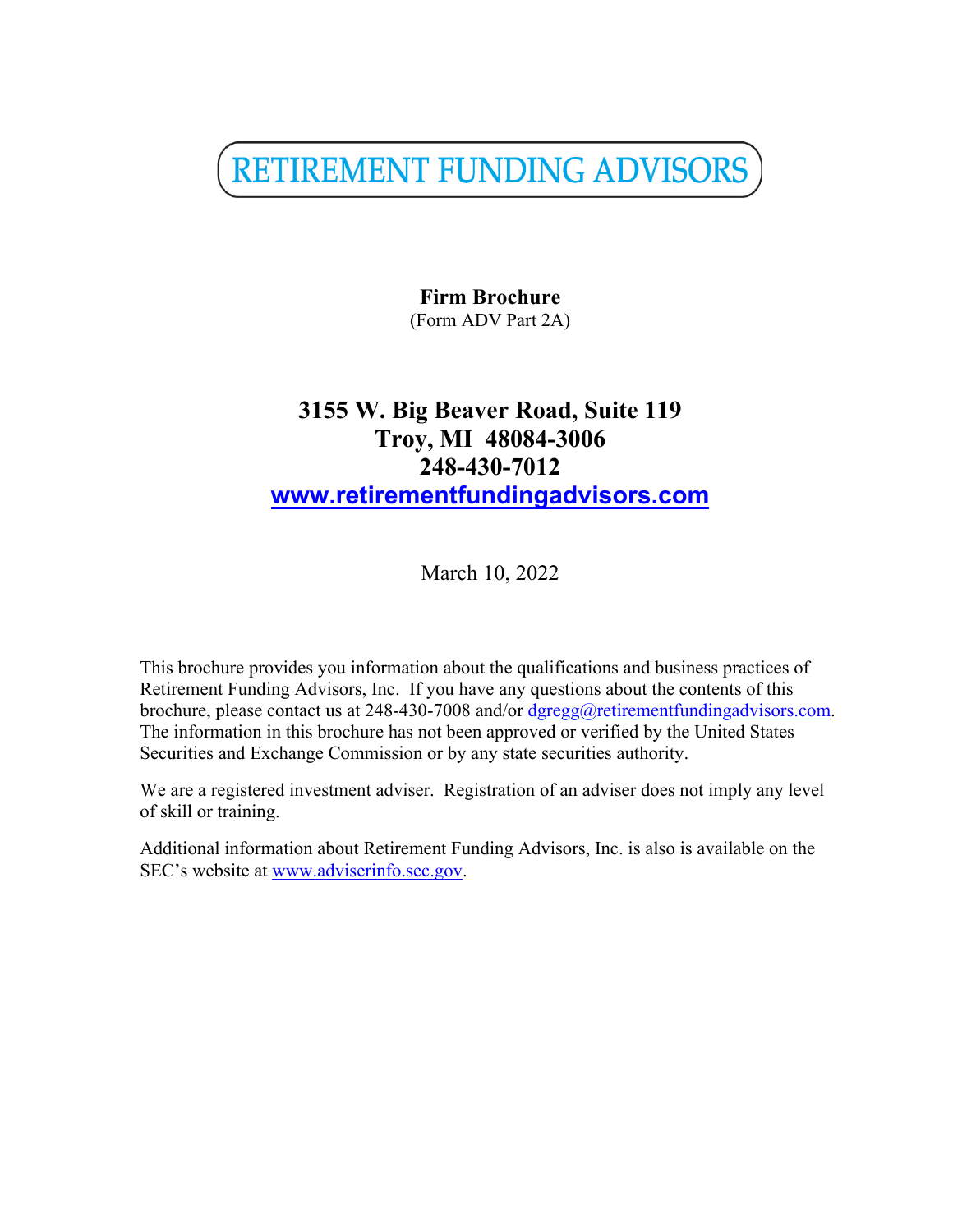# <span id="page-1-0"></span>**Item 3: Table of Contents**

|                                                                              | Page |
|------------------------------------------------------------------------------|------|
|                                                                              |      |
|                                                                              |      |
|                                                                              |      |
|                                                                              |      |
|                                                                              |      |
| Item 8: Methods of Analysis, Investment Strategies and Risk of Loss4         |      |
|                                                                              |      |
|                                                                              |      |
| Item 11: Code of Ethics, Participation or Interest in Client Transaction and |      |
|                                                                              |      |
|                                                                              |      |
|                                                                              |      |
|                                                                              |      |
|                                                                              |      |
|                                                                              |      |
|                                                                              |      |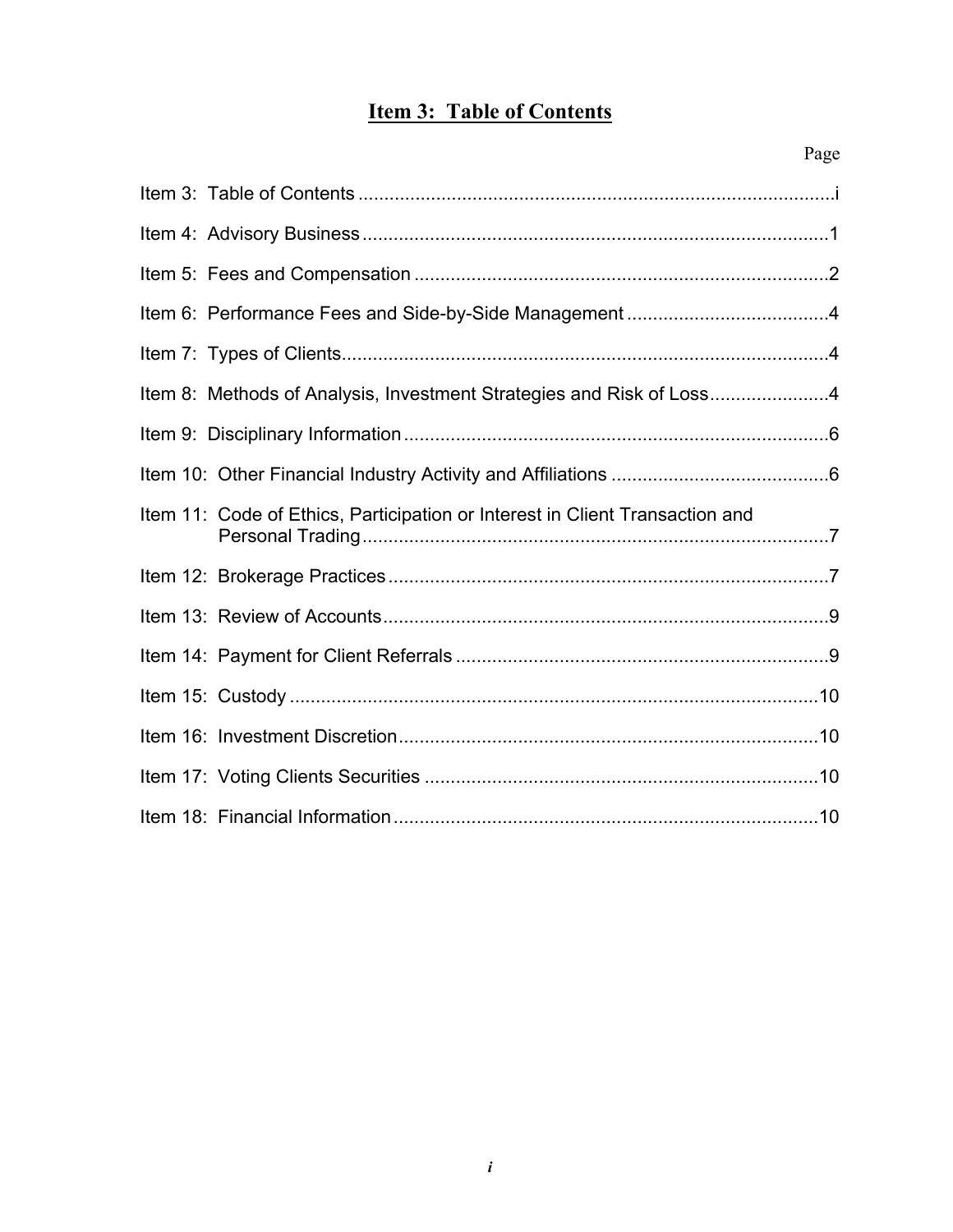## <span id="page-2-0"></span>**Item 4: Advisory Business**

We are a Michigan corporation founded in February 1995 by Mr. Donald I. Gregg. We must inform you of anyone owning twenty-five percent (25%) or more of our firm's common stock. Mr. Gregg is our sole principal and owns more than twenty-five percent (25%) of our firm's common stock.

#### **Investment Supervisory Services**

We offer investment supervisory services to individuals, high net worth individuals, pension and profit sharing plans, corporations, endowments, foundations and family partnerships on a nondiscretionary basis. We generally select, recommend and continuously monitor approved investments in mutual funds and exchange traded funds. You are under no obligation to implement our recommendations.

Prior to offering these services, we will discuss with you and obtain information about your investment objectives, financial situation and risk tolerance. If you are a high net worth client, we will offer to review your account with you at least annually and determine if there have been any material changes in your financial situation or objectives. If you engage us to provide investment supervisory services, we will notify you in writing on a quarterly basis, included with each billing statements that we, or a person designated by us, should be contacted if there have been any changes in your financial situation or investment objectives.

#### **Services for Qualified Plans**

We also provide investment management services to sponsors of qualified retirement plans. For employee directed plans, we generally recommend investment in a menu of mutual funds and a collective investment trust. In addition, we develop risk based model portfolios that are comprised of some or all of the recommended funds. If requested by the plan sponsor, we will offer these services on a discretionary basis, and take discretion to direct the retirement plan record-keeper to execute the trades for those plan participants who have elected to participate in the model portfolios. If you engage us on a discretionary basis, we determine the amount of the securities to buy or sell for your account without obtaining your specific consent for each transaction. However, you may place reasonable restrictions, in writing, on our discretionary authority or place limitations on the types of investments for your account.

For trustee-directed plans, we offer our services on a nondiscretionary basis by recommending an appropriate asset allocation of the plan assets in light of the client's goals and risk tolerance. In these situations, the client ultimately has the responsibility to approve the recommended investments.

#### **Investment Consulting**

We also provide investment consulting on a project basis. We may draft investment policy statements, develop asset allocation guidelines and strategies, recommend investments, conduct plan administrator or custodian searches, provide performance measurement of money managers or recommend one or more managers.

We also provide investment consulting services to qualified plans, where we create multiple model portfolios of investments that include no-load mutual funds. Plan participants select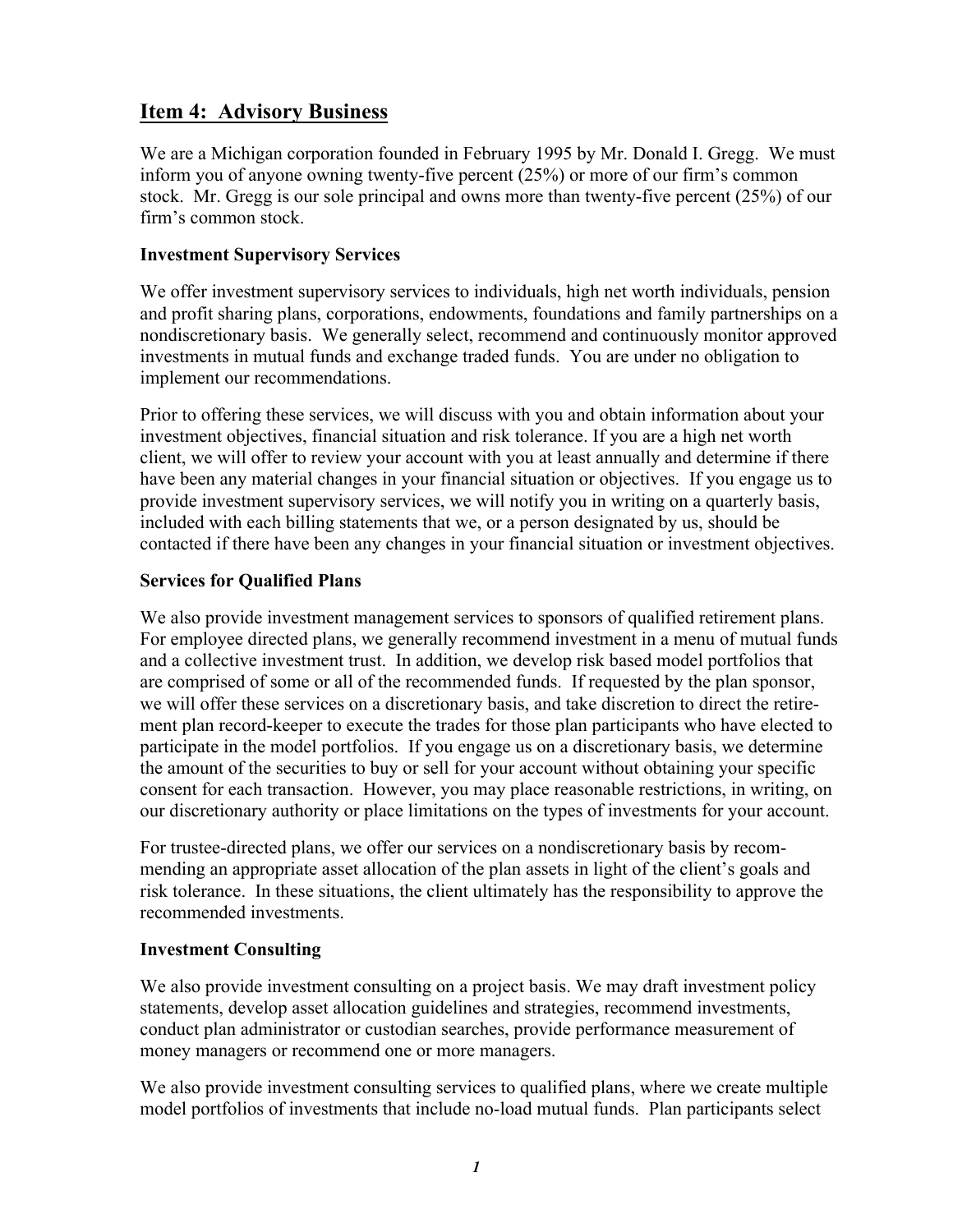the funds and their third-party administrator will process the trades. Each year we review the models and may make recommendations for changes to the investments or the allocation among the investments. We provide investment consulting services on a nondiscretionary basis.

We assist  $401(k)$  or  $403(b)$  plan sponsors in evaluating and comparing service providers for plan administration and custodial services. Using a proprietary Request for Proposal (RFP), normally we will request responses from a number of service providers. We will evaluate each respondent and typically recommend two finalists for an interview with the Plan Sponsor and us. The ultimate decision to select a service provider rests with the plan sponsor. We do not operate in a discretionary capacity.

If you engage us to evaluate an investment or money manager's performance, we may provide this service on a monthly, quarterly, semi-annual or annual basis. Our analysis will include results for last quarter, as well as the past one, three, five and 10 years. We may review the performance more frequently if we determine that it is appropriate to recommend that a manager be placed on watch list for your holdings in this mutual fund. In this case, we will contact you if a change is recommended and state the reason for recommending the change and identify the new manager.

#### **Assets Under Management**

As of December 31, 2021, we manage \$171,302,086 of client assets on a discretionary basis and \$551,534,598 of client assets on a non-discretionary basis.

## <span id="page-3-0"></span>**Item 5: Fees and Compensation**

We offer a fee-based service and do not receive commissions from any investment company. Fees are determined on a client-by-client basis, based upon the expected scope of the assignment, previous knowledge of the client's individual situation, and any extraordinary expenses that are associated with the assignment and are negotiable. The fees may be in the form of a flat fixed fee, an hourly rate or a percentage of assets under management.

#### **Fees for Investment Supervisory Services**

Our fees for investment supervisory services are based upon a percentage of the market value of the assets under our management. Our fee is exclusive of, and in addition to brokerage commissions, transactions fees, custodial fees and other related costs and expenses that are paid by the client. Our annual fee is prorated and charged monthly or quarterly (depending upon our written agreement with you), in advance, based upon the market value of the assets on the last day of the previous billing period (month or quarter) as reported in our portfolio accounting software which has been reconciled with the client's custodian. For high net worth individuals, the annual fee will vary (typically between 0.5% and 1.00 %) depending upon the market value of the assets under management and the type of investment services to be rendered.

For new clients we pro-rate the fee for the first period (month or quarter) based on the number of calendar days from the date of the initial contribution to the end of the period. We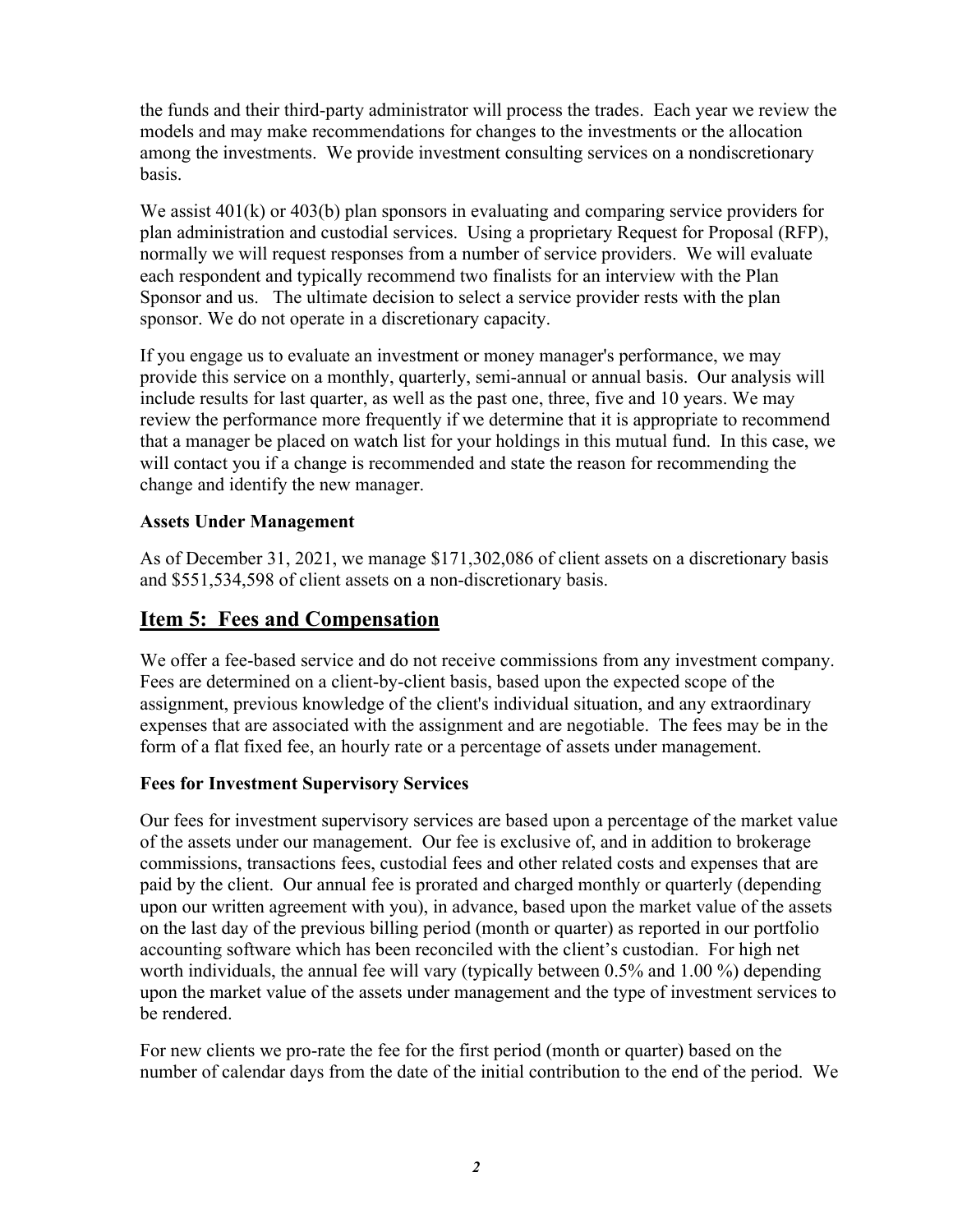may agree to aggregate your related accounts for purposes of calculating your asset level and fee.

You may choose to be billed directly or authorize us to direct your custodian to deduct our fees directly from your account. If you provide us such authorization, the custodian's periodic statements will show each fee deduction from your account. You may withdraw this authorization for direct billing of these fees at any time by notifying us or your custodian in writing. Mutual funds and ETFs also charge internal management fees, which are disclosed in the fund's prospectus. Such charges, fees and commissions are in addition to our fee.

#### **Fees for Qualified Plans**

Our advisory fee for our services for qualified plans is based on the plan account size and the services provided. The fee may be paid by the plan sponsor or the plan, and may be subject to negotiation. In the event that RFA provides model portfolios, all plan participants are charged the same asset based fee regardless of their participation in the models. These fees are payable monthly or quarterly in advance.

#### **Fees for Investment Consulting**

We offer our investment consulting services on an hourly, flat fixed, and, if applicable, an asset-based fee. Our fees are negotiable, based upon the complexity of the analysis and the time frame to complete the project. Our agreed upon fee will be in our written agreement with you. For example, our typical fee schedule for investment consulting is as follows:

| Hourly Charge                          | Flat Fixed Fee | Asset-based Fee |  |  |
|----------------------------------------|----------------|-----------------|--|--|
| Up to $$250$                           | Up to \$5,000  | Not applicable  |  |  |
|                                        |                |                 |  |  |
| Up to $$250$                           | Up to \$5,000  | Up to $1\%$     |  |  |
| Up to $$250$                           | Up to \$7,500  | Up to $1\%$     |  |  |
| <b>Provide Performance Measurement</b> |                |                 |  |  |
| Up to $$250$                           | Up to \$7,500  | Up to $1\%$     |  |  |
|                                        |                |                 |  |  |
| Up to $$250$                           | Up to \$5,000  | Not applicable  |  |  |
|                                        |                |                 |  |  |
| Up to $$250$                           | Variable       | Not applicable  |  |  |
|                                        |                |                 |  |  |

In the case of flat and hourly-based fee projects, we will generally invoice clients throughout an entire project. Our written agreement will state the fee and terms as agreed upon for your project. If we agree to charge an asset-based fee, our fee will be charged either monthly or quarterly, as agreed upon in our written agreement.

#### **Termination of our Services**

Our advisory contracts with our clients may be terminated by either party upon 30 days written notice. For accounts that are charged quarterly, we will refund you any fees you prepaid, prorated through the date of termination. For accounts that are charged monthly, generally there will not be a refund.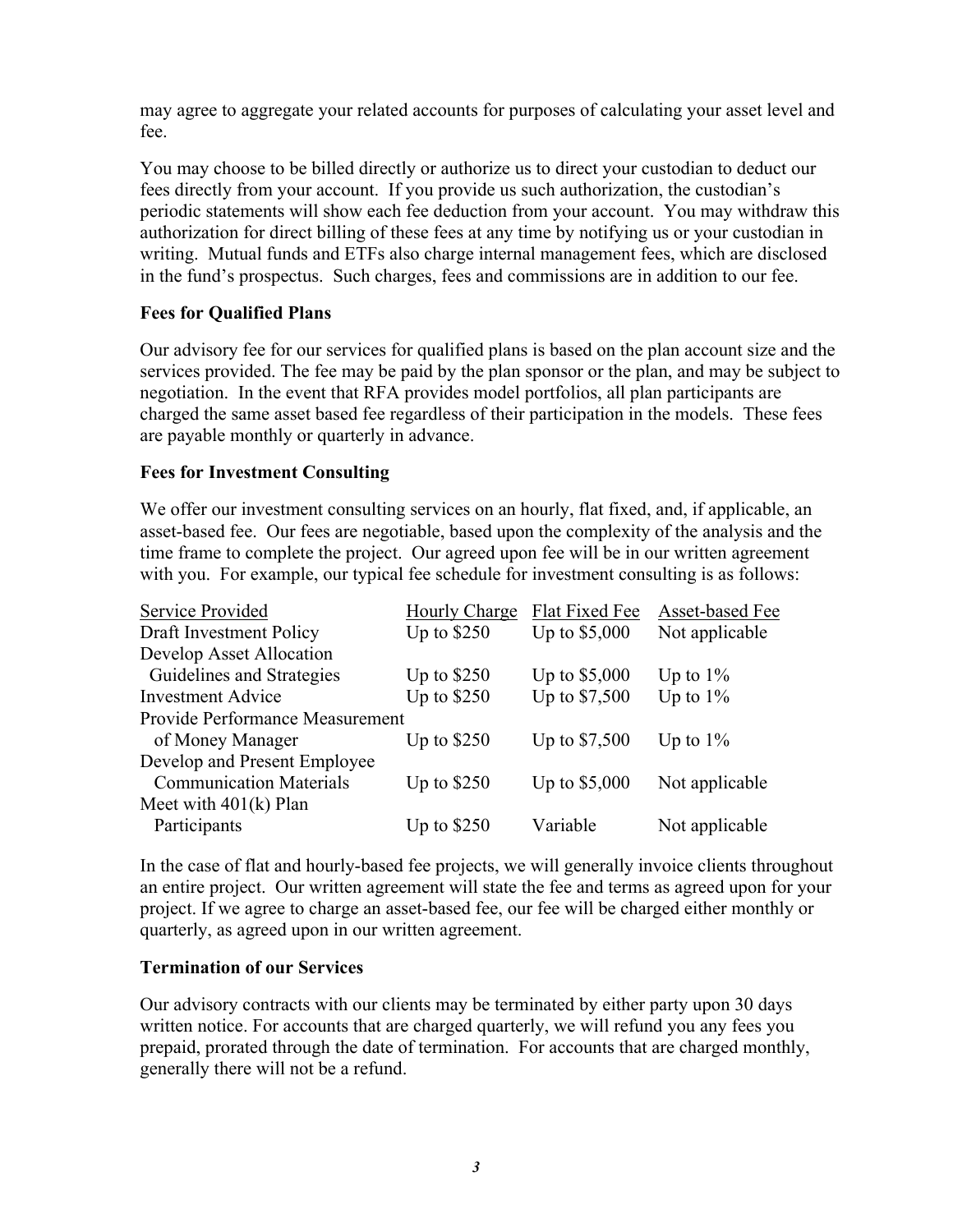## <span id="page-5-0"></span>**Item 6: Performance Fees and Side-by-Side Management**

We do not charge any performance-based fees (fees based on a share of capital gains or on capital appreciation of your assets).

## <span id="page-5-1"></span>**Item 7: Types of Clients**

We may provide investment advice to individuals, high net worth individuals, pension and profit sharing plans, corporations, endowments, and foundations. There is no minimum account size requirement.

## <span id="page-5-2"></span>**Item 8: Methods of Analysis, Investment Strategies and Risk of Loss**

#### **Investment Strategies & Types of Investments**

We develop custom investment strategies for clients, based upon their individual goals and objectives, risk tolerance and liquidity needs. The central theme is to diversify the assets in a manner to reduce the risk of substantial loss relative to your individual risk tolerance. In developing a strategy, we evaluate your desire to protect capital while having the opportunity for capital appreciation. For example, this may result in one of the following allocations to equities and fixed income investments:

| Category     | <b>Equity</b> | <b>Cash and Fixed Income</b> |
|--------------|---------------|------------------------------|
| Income       | 25%           | 75%                          |
| Conservative | 35%           | 65%                          |
| Moderate     | 50%           | 50%                          |
| Growth       | 65%           | 35%                          |
| Aggressive   | 75%           | 25%                          |

Within these broad assets classes, we utilize mutual funds and exchange traded funds that represent sub-categories to broaden the diversification:

- Equities may include U.S. and foreign holdings, which are further divided by region and the size of companies. For example:
	- o U.S. Large Cap
	- o U.S. Mid Cap
	- o U.S. Small Cap
	- o Foreign Developed Market
	- o Foreign Emerging Market
- Fixed Income may include U.S. and foreign holdings, which are further diversified by region, type of issuer, quality and the maturity. For example:
	- o U.S. Short Term Government bonds
	- o U.S. Intermediate Government bonds
	- o U.S. Intermediate Investment Grade Corporate bonds
	- o U.S. Intermediate High Yield bonds
	- o Foreign bonds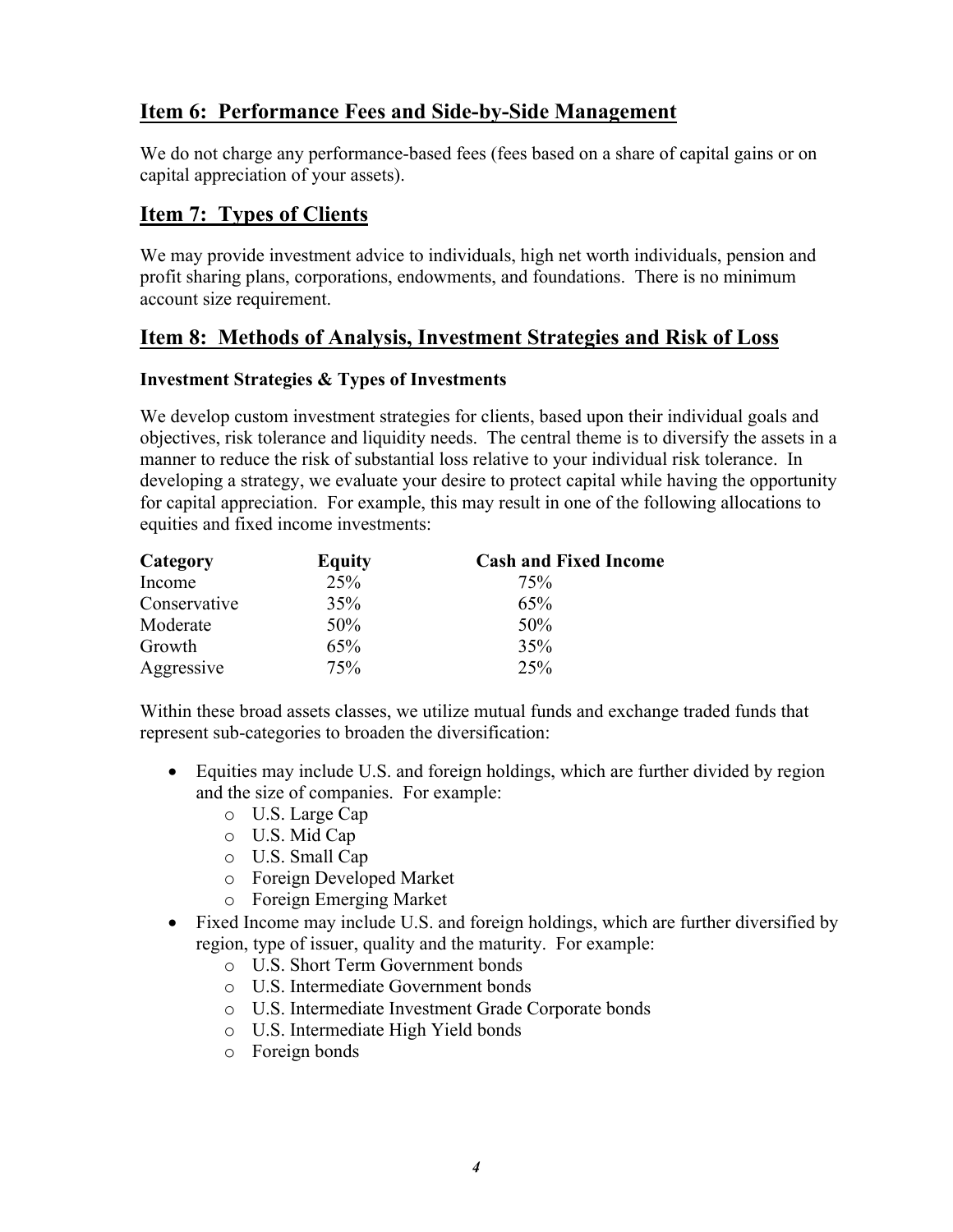At least annually we will review the asset allocation strategies in consideration of the current economic market environment. You must promptly notify us if there have been any changes in your financial situation or investment objectives. If appropriate, we recommend changes to your asset allocation.

#### **Methods of Analysis**

Once we establish the appropriate investment allocations, we recommend mutual funds and/or exchange traded funds to manage a particular portion of the strategy. Generally, we analyze each investment by relying upon research to select what we believe is an appropriate fund manager. We consider the fund's investment team, investment process, long-term investment performance, the strength of the management team, a below average expense ratio, low turnover and adherence to the chosen style.

We typically recommend mutual funds that have low expense ratios and that may or may not generate transaction costs when they are bought or sold. However, we have a low turnover policy and such transaction costs are managed to a low level. If you have frequent deposits or small dollar amounts to invest, that may generate higher transaction costs, a no-transaction fee fund may be recommended.

We do purchase index based exchange traded funds in some accounts, where there is a need to execute a specific investment strategy or an economic reason to do so. In some cases, ETFs can have a higher volatility than the comparable mutual fund.

In general terms, cash balances are maintained to cover management fees and any anticipated disbursements over the next twelve months. If disbursements are ongoing, we may recommend that interest, dividend and capital gain distributions from the mutual funds be transferred to the cash balance account, rather than being reinvested. This cash generation will then serve as a "sinking fund" for the next year's distribution.

We obtain information about investments from a number of sources, both public and by purchase, including inspection of corporate activities, research materials prepared by thirdparties, corporate rating services, annual reports, prospectuses, reports filed with the SEC, and company press releases. We will also consider the views of the fund's managers that we have recommended for a portion of the investment portfolios. We believe these resources for information are reliable and regularly depend on these resources for making our investment decisions.

#### **Types of Investments and Risk of Loss**

We offer advice about a wide variety of investment types, including mutual funds and ETFs, each having different types and levels of risk. We will discuss these risks with you in determining the investment objectives that will guide our investment advice for your account. We will explain and answer any questions you have about these kinds of investments, which present special considerations, such as the following.

 Investing in securities involves risk of loss that you should be prepared to bear. Obtaining higher rates of return on investments typically entails accepting higher levels of risk. We work with you to attempt to identify the balance of risks and rewards that is appropriate and comfortable for you. However, it is still your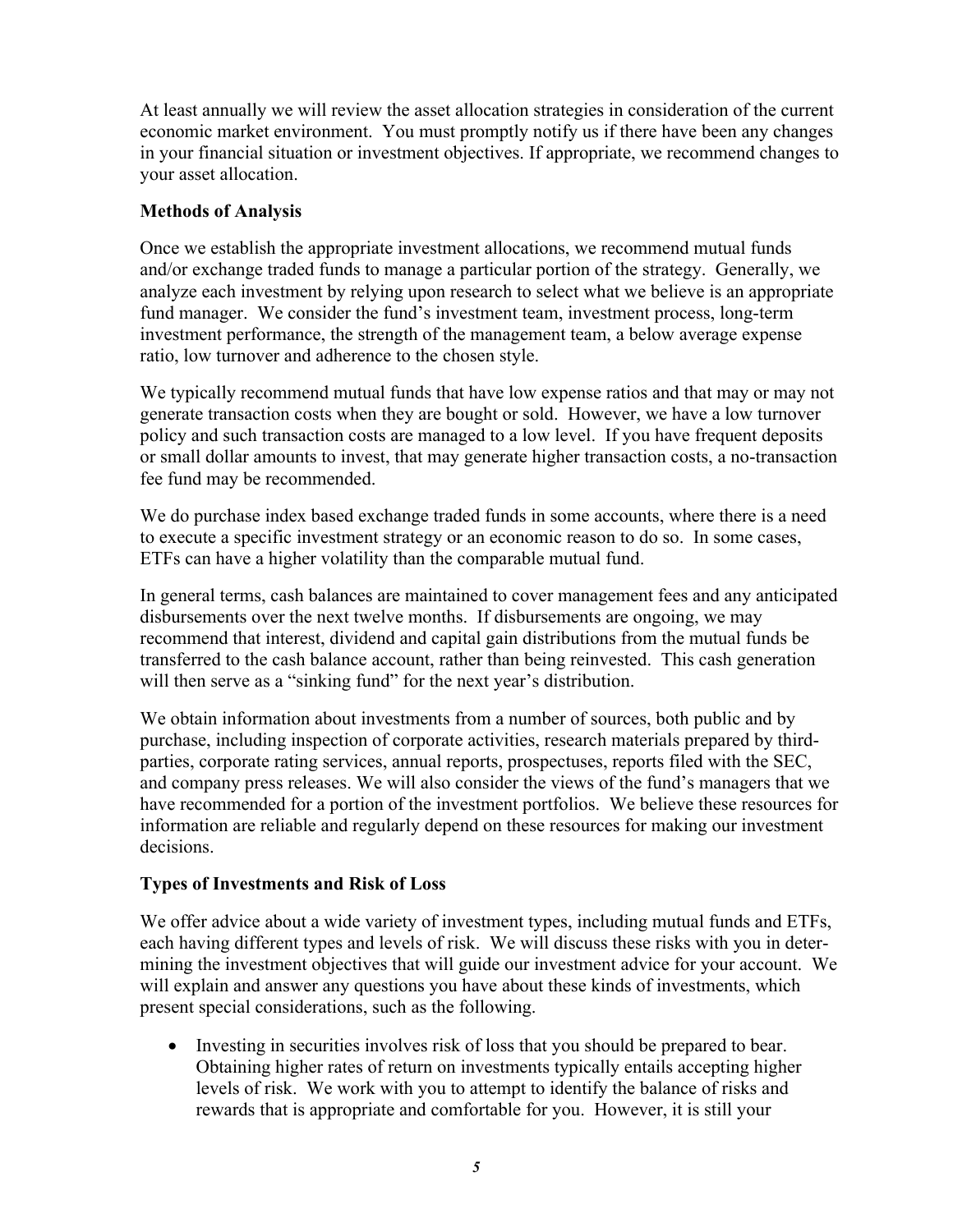responsibility to ask questions if you do not fully understand the risks associated with any investment or investment strategy.

- In addition, while we strive to render our best judgment on your behalf, many economic and market variables beyond our control can affect the performance of your investments and we cannot assure you that your investments will be profitable or assure you that no losses will occur in your investment portfolio. Past performance is one relatively important consideration with respect to any investment or investment adviser, but it is not a predictor of future performance.
- Mutual funds and ETFs typically charge their shareholders various advisory fees and expenses associated with the establishment and operation of the funds. These fees will generally include a management fee, shareholder servicing, other fund expenses, and sometimes a distribution fee. Generally speaking, many mutual funds may be purchased directly, without using our services and without incurring our advisory fees. However, we recommend a number of funds and have access to institutional shares that may not be available to the general public. We may recommend that you place a portion of your assets into no-load or load waived mutual funds that are made available through Schwab Institutional Services, Inc. a division of Charles Schwab & Co. ("Schwab"), a registered broker-dealer, Member SIPC, or some other trading platform. No-load or load waived funds are funds in which the assets are not subject to a sales charge by the mutual fund company. However, all mutual funds do charge an annual fee for managing and operating the portfolio. The industry refers to this charge as the expense ratio and the amount of the expense is specified in the mutual fund prospectus. We do not receive any portion of the expense ratio. The expense ratio is in addition to any of our fees.

### <span id="page-7-0"></span>**Item 9: Disciplinary Information**

There are no criminal or civil actions to report regarding our firm or any management person.

There are no administrative proceedings before the SEC or any regulatory agency, federal, state, or foreign against our firm or any management person.

There are no self-regulatory organizations proceeding against our firm or any management person.

#### <span id="page-7-1"></span>**Item 10: Other Financial Industry Activity and Affiliations**

As a registered investment adviser, we must disclose information regarding our business activities, other than giving investment advice, our other activities in the financial industry, and any arrangements with related persons that are material to you or our advisory business. As described in "ADVISORY BUSINESS" beginning on page [1,](#page-2-0) we provide investment consulting services.

We are also required to disclose if we receive cash or other economic benefits from a third party in connection with advising you. We have no information applicable to disclose.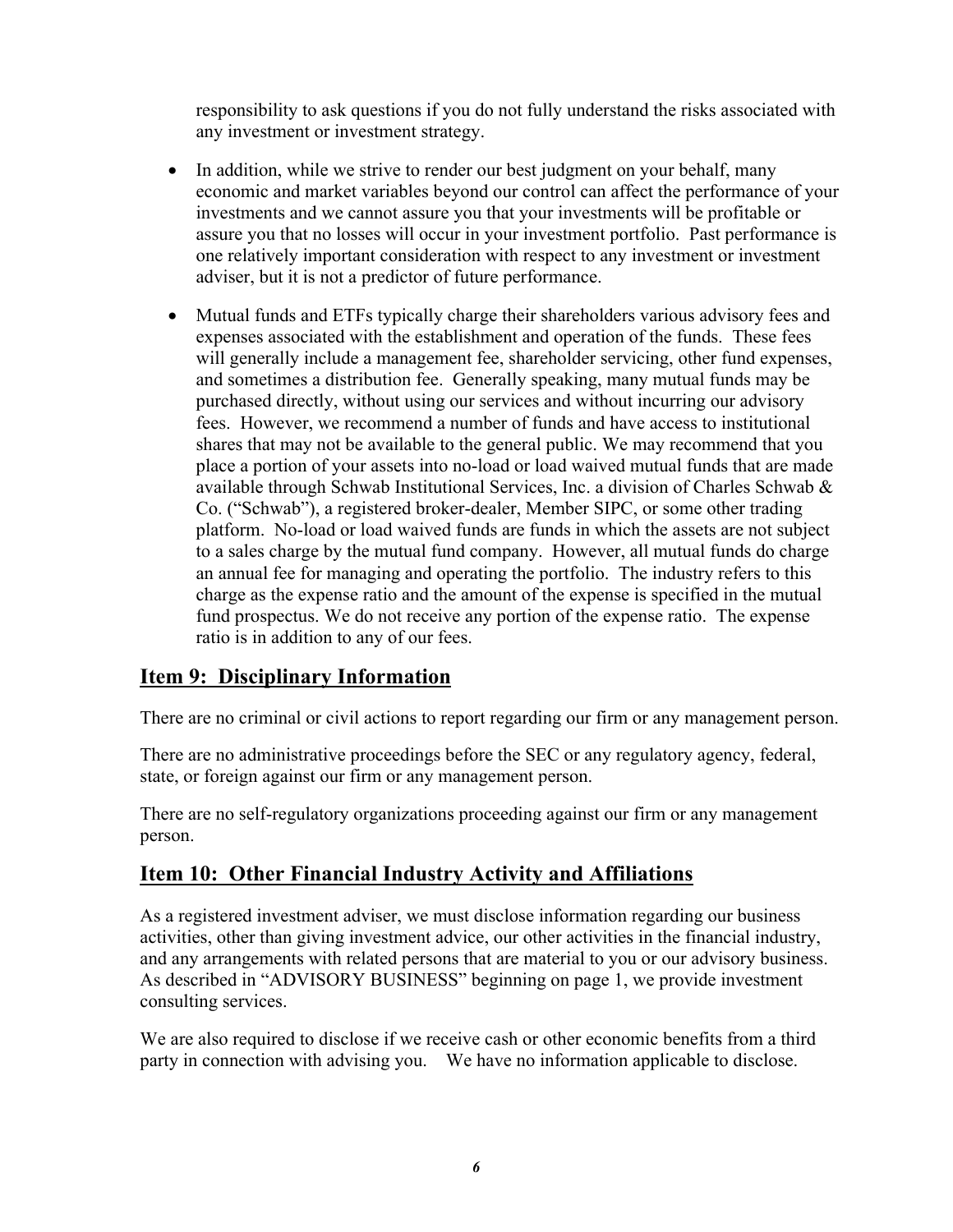## <span id="page-8-0"></span>**Item 11: Code of Ethics, Participation or Interest in Client Transaction and Personal Trading**

We have adopted a Code of Ethics ("Code") which sets forth the standards of business conduct that we expect all officers and employees to follow. The Code, signed by each employee, also describes certain reporting requirements with which employees must comply. A quarterly reporting of personal trading is required. Other topics addressed in our Code are unethical, illegal or dishonest conduct, fraud, conflict of interests, violation of anti-trust rules, gifts, board memberships, expenses, company records and disclosure of non-public information.

Our related persons or we may buy or sell securities for our own accounts, otherwise known as proprietary accounts that we also recommend to you and other clients consistent with our policies and procedures. There may be many similarities in portfolio holdings among these proprietary accounts and your accounts. While this may create a conflict of interest, if we do purchase or sell a security for you we will ensure that our personal transactions do not adversely affect you or improperly benefit us. We control this potential conflict by giving the investment transactions for clients priority over our own proprietary accounts. If we make a recommendation regarding the purchase or sale of a security, we will give clients an adequate opportunity to act on the recommendation before acting on our own behalf.

For questions regarding our Code or to request a copy of our Code, please contact Mr. Donald I. Gregg, our President, at 248-430-7012.

## <span id="page-8-1"></span>**Item 12: Brokerage Practices**

We have established a brokerage relationship with Charles Schwab  $\&$  Co., Inc. ("Schwab"), a registered broker-dealer for custodian and brokerage services. We are independently owned and operated and are not affiliated with Schwab. In selecting Schwab, we considered our confidence in the custodian, competitive rates for transactions, the depth regarding the availability of no-load, no transaction fee mutual funds, website features, and its availability of research and custodial services. As a result of these additional services, you may pay commissions in excess of those, which the broker, or another broker, may charge, for transactional services alone. We, however, must determine in good faith that the amount of any commission paid is reasonable in relation to the value of the brokerage and research services provided, viewed in terms either of a particular transaction or our overall responsibilities. We must also determine that any services we receive are lawful and appropriate assistance in our investment decision-making responsibilities.

Schwab offers independent investment advisory firms like us support products and services, such as institutional trading and custodial services. Schwab's brokerage services include the execution of securities transactions, custody, research, and access to mutual funds and other investments that are otherwise generally available only to institutional investors or to accounts with a significantly higher minimum initial investment. Generally, if you choose Schwab as your custodian Schwab does not charge your accounts a separate custodial fee, but instead may charge commissions and other transaction-related fees for securities trades that are executed through Schwab or that settle into Schwab accounts. In some cases Schwab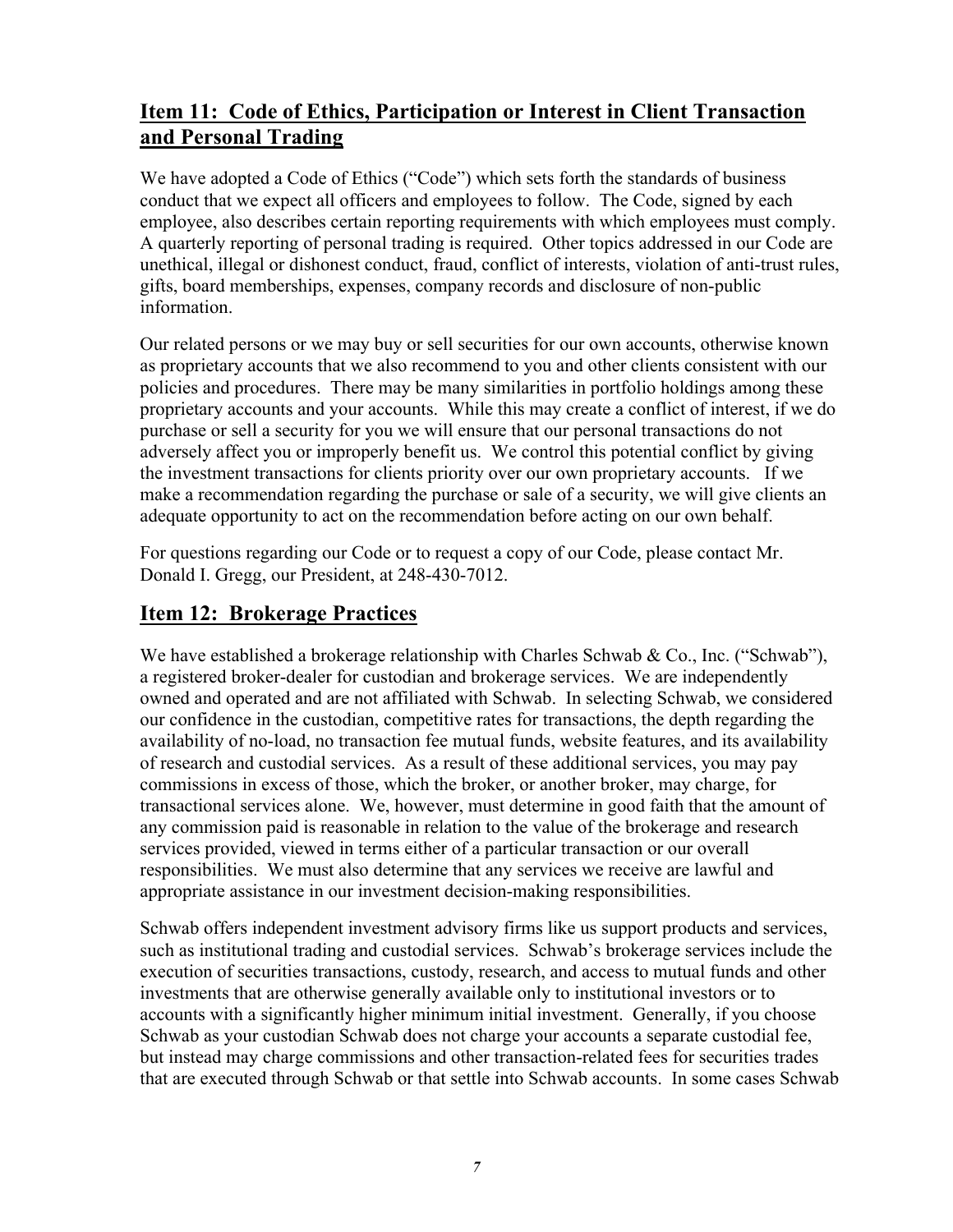will not charge a transaction fee, but instead may receive compensation from the fund company directly. These are referred to as non-transaction fee funds.

#### **Schwab Advisor Services™**

Schwab offers independent investment advisory firms like us support products and services, such as institutional trading and custodial services, through their program Schwab Advisor Services™. To receive these services we must maintain a total of at least \$10 million of our clients' assets in accounts at Schwab. These services are generally available to independent investment advisors on an unsolicited basis (meaning we don't have to request them), at no charge, as long as we maintain a total of at least \$10 million of our clients' assets in accounts at Schwab. As a result, these services are contingent upon us committing a specific amount of business, assets in custody, to Schwab. We may use some of these products and services to service all or some substantial number of our client accounts, including accounts not maintained at Schwab. These Schwab products and services include software and other technology that (1) provide us access to client account data, such as trade confirmations and account statements; (2) facilitate trade execution; (3) provide research, pricing and other market data; (4) facilitate payment of our fees from our clients' accounts; and (5) assist with back-office functions, recordkeeping and client reporting. Under an agreement with Schwab Advisor Services<sup>™</sup>, we receive, at a discount, portfolio accounting software provided by Schwab Performance Technologies® which allows us to prepare performance analysis reports and other reports for our client accounts, as described in more detail in "REVIEW OF ACCOUNTS" beginning on page [9.](#page-10-0)

Schwab also offers other services intended to help us manage and further develop our business enterprise. These services may include compliance, legal and business consulting, publications and conferences on practice management and business succession. Schwab may also provide other benefits to us, such as educational events or conferences. In evaluating whether to recommend that you custody your assets at Schwab, we may take into account the availability of some of these products and services and other arrangements as part of the total mix of factors we consider, in addition to the nature, cost or quality of custody and brokerage services, which may create a potential conflict of interest. However, to mitigate this conflict we do not limit the benefit of these products and services to only clients utilizing Schwab as their custodian. We use the research and other services provided by Schwab or other institutions with which our clients have accounts for the benefit of all clients. Unless directed otherwise, we seek to negotiate commissions, mark-ups, and other brokerage fees to ensure a reasonable rate based on multiple factors including execution prices which we review periodically to determine their reasonableness.

You may direct us to utilize a specified broker-dealer, of your choosing, to effect transactions for or with your account, or our agreement with you may state a directed brokerage arrangement with a specified financial services firm. You should understand that, in the case of such a directed brokerage arrangement, (1) you will be solely responsible for negotiating the terms and arrangements on which those brokers and dealers are engaged, and we will have no responsibility for reviewing the fairness of those terms and arrangements; (2) we will not seek better execution services or prices from other brokers and dealers in connection with transactions for your account; (3) we will not monitor the performance of or the services provided by the brokers and dealers so designated; (4) and as a result, you may pay higher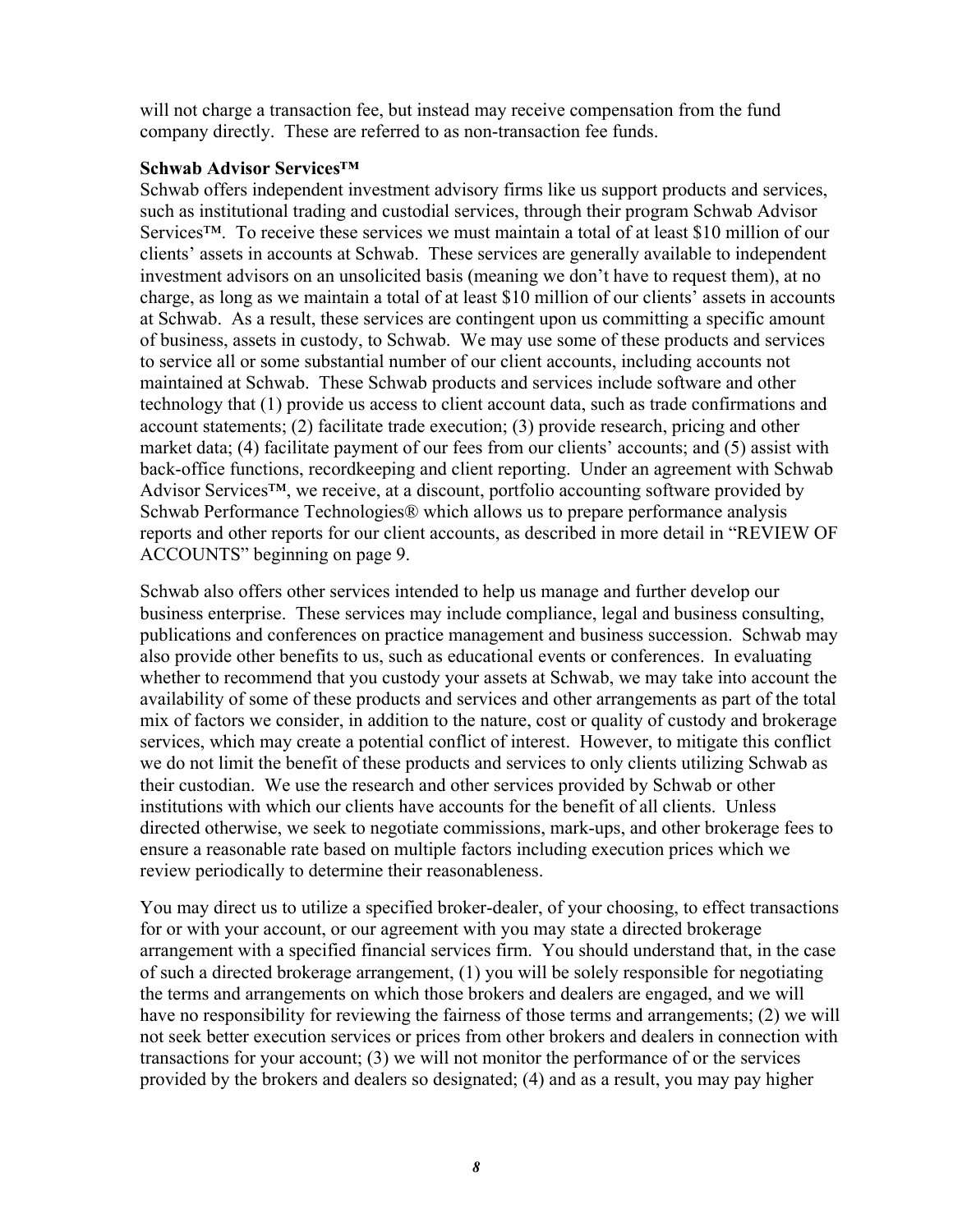commissions or other transaction costs or greater spreads, or receive less favorable net prices, on transactions for the account than would otherwise be the case.

#### **Research**

As part of our due diligence process, we interview our current and recommended investment managers at trade shows, in their office on a conference call or in our office. When we interview the investment manager, we discuss their investment decisions, their reasoning for making their decision and we learn more about their day-to-day processes. This interactive opportunity allows us to verify information previously obtained for the funds. If we have recommended that the investment manager be placed on a watch list, the interview allows us to evaluate whether the appropriate action is to continue to retain the manager or to replace them.

In the event that we arrange for a "one-on-one" visit at their office, the travel and lodging expenses are paid by us. From time to time, we may participate in conferences sponsored by mutual fund families or other financial industry firms. Their sponsorship may provide a benefit to us by reducing or eliminating the conference fee, travel expenses and/or hotel accommodations. While this may potentially create a conflict of interest, we do not require the payment of our expenses. We may use the research, from these sponsored conferences, to service other accounts.

## <span id="page-10-0"></span>**Item 13: Review of Accounts**

#### **Reviews**

All reviews are completed by our President, Donald I. Gregg.

If we provide you with investment management services, we will offer to review your account with you at least annually and recognize any material changes in your financial situation or objectives that you identify. We also notify you in writing on a quarterly basis that we, or a person designated by us, should be contacted if there have been any changes in your financial situation or investment objectives.

If you engage us to provide investment consulting services, our reviews will depend upon the type of project, and any reviews will be agreed upon when signing our written agreement.

### **Reports**

If you engage us to provide investment management services, we are available to provide you with investment reviews, which include your current asset allocation, relative to the target asset allocation and a review of your goals, objectives, cash flow needs and risk tolerance. We make recommendations for changes as deemed appropriate and suitable. As described in more detail in "CUSTODY" beginning on page [10,](#page-11-0) we urge you to review your statements. When available and with your consent, we will deliver reports via e-mail to you.

## <span id="page-10-1"></span>**Item 14: Payment for Client Referrals**

We do not engage solicitors to market our services. If we change our practice and you are referred to us by a solicitor, you will receive a separate solicitor's disclosure brochure